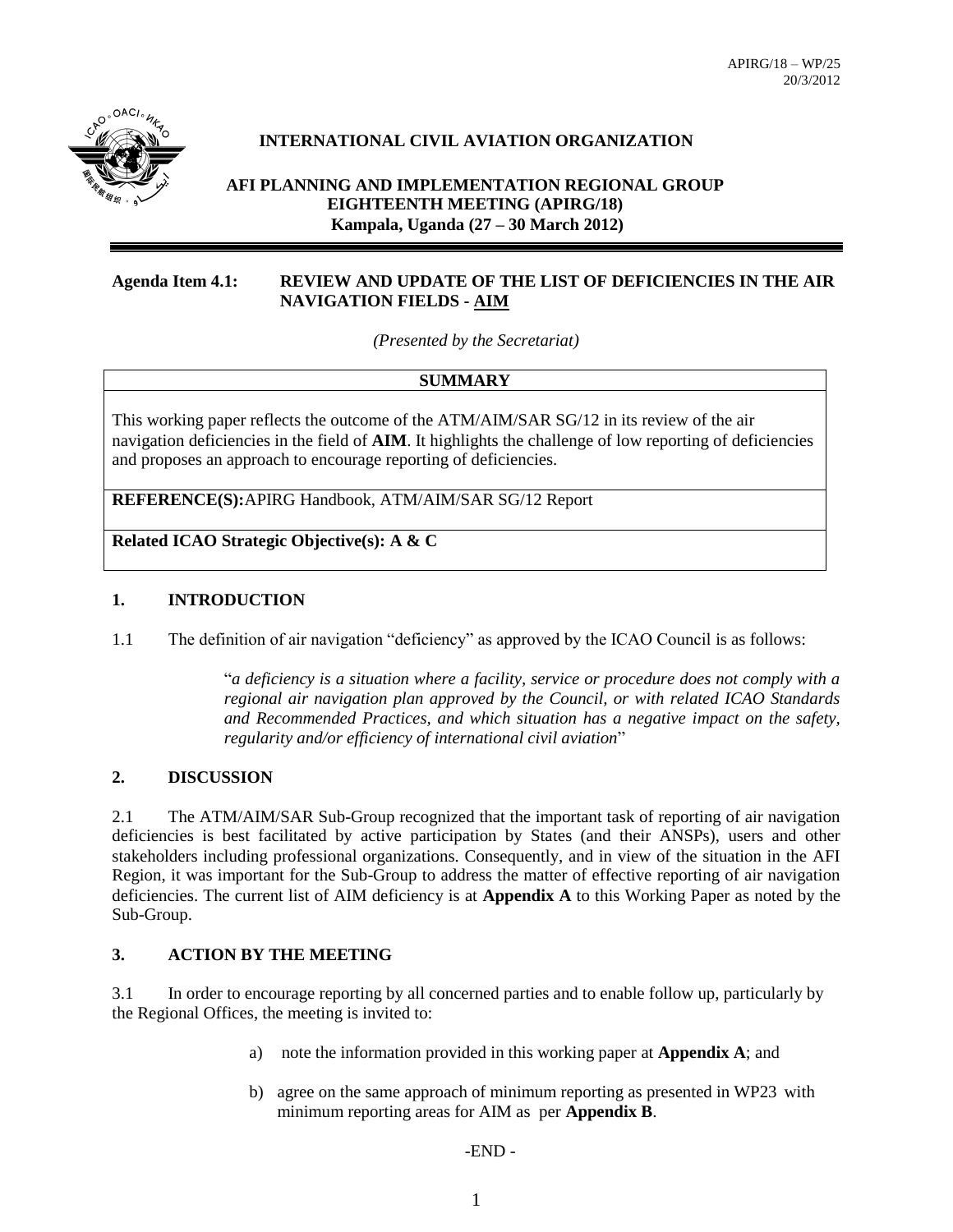# *AIM Deficiencies*

| <b>State Name</b>      | <b>Requirements</b>           | <b>Facilities/</b><br><b>Services</b> | <b>Description of</b><br><b>Deficiency</b>          | Date first<br>reported | <b>Comments</b><br>$\mathbf{0}\mathbf{n}$<br><b>Deficiency</b> | <b>Description of</b><br>corrective action                                                                                              | <b>Executing Body</b> | <b>Target date for</b><br>implementation | <b>Priority</b> |
|------------------------|-------------------------------|---------------------------------------|-----------------------------------------------------|------------------------|----------------------------------------------------------------|-----------------------------------------------------------------------------------------------------------------------------------------|-----------------------|------------------------------------------|-----------------|
| Algeria                | <b>ANNEX 15:</b><br>Para. 3.2 |                                       |                                                     |                        |                                                                | <b>QMS</b> Certified                                                                                                                    |                       |                                          |                 |
| Angola                 | <b>ANNEX 15:</b><br>Para. 3.2 |                                       | Implementation of a<br><b>Quality System</b>        |                        |                                                                | Need to introduce a<br>properly organized<br>quality system in<br>conformity with ISO 9000<br>series of quality<br>assurance standards. |                       |                                          | $\mathbf{U}$    |
| <b>Benin</b>           | <b>ANNEX 15:</b><br>Para. 3.2 |                                       | <b>Implementation of a</b><br><b>Quality System</b> |                        | Work in<br>progress<br>by<br><b>ASECNA</b>                     | Need to introduce a<br>properly organized<br>quality system in<br>conformity with ISO 9000<br>series of quality<br>assurance standards. |                       |                                          | U               |
| <b>Botswana</b>        | <b>ANNEX 15:</b><br>Para, 3.2 |                                       | <b>Implementation of a</b><br><b>Quality System</b> |                        | Work in<br>progress                                            | Need to introduce a<br>properly organized<br>quality system in<br>conformity with ISO 9000<br>series of quality<br>assurance standards. |                       |                                          | U               |
| <b>Burkina</b><br>Faso | <b>ANNEX 15:</b><br>Para, 3.2 |                                       | <b>Implementation of a</b><br><b>Quality System</b> |                        | Work in<br>progress<br>by<br><b>ASECNA</b>                     | Need to introduce a<br>properly organized<br>quality system in<br>conformity with ISO 9000<br>series of quality<br>assurance standards. |                       |                                          | $\mathbf{I}$    |
| <b>Burundi</b>         | <b>ANNEX 15:</b><br>Para. 3.2 |                                       | Implementation of a<br><b>Quality System</b>        |                        |                                                                | Need to introduce a<br>properly organized<br>quality system in<br>conformity with ISO 9000<br>series of quality<br>assurance standards. |                       |                                          | U               |
| Cameroon               | <b>ANNEX 15:</b><br>Para. 3.2 |                                       | Implementation of a<br><b>Quality System</b>        |                        | Work in<br>progress                                            | Need to introduce a<br>properly organized<br>quality system in                                                                          |                       |                                          | U               |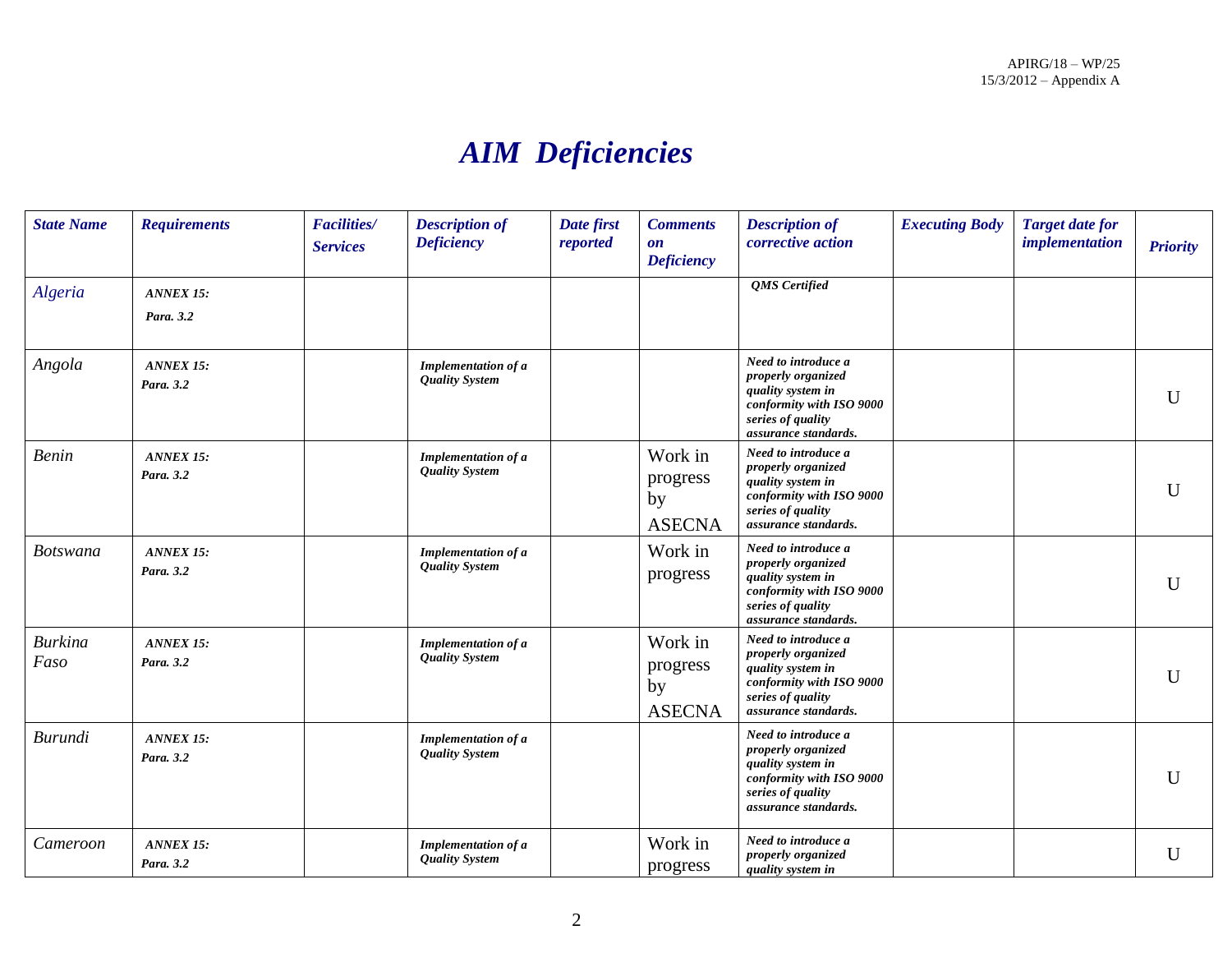| <b>State Name</b>              | <b>Requirements</b>                   | <b>Facilities/</b><br><b>Services</b> | <b>Description of</b><br><b>Deficiency</b>          | Date first<br>reported | <b>Comments</b><br>$\mathbf{0}\mathbf{n}$<br><b>Deficiency</b> | <b>Description of</b><br>corrective action                                                                                                            | <b>Executing Body</b> | <b>Target date for</b><br><i>implementation</i> | <b>Priority</b> |
|--------------------------------|---------------------------------------|---------------------------------------|-----------------------------------------------------|------------------------|----------------------------------------------------------------|-------------------------------------------------------------------------------------------------------------------------------------------------------|-----------------------|-------------------------------------------------|-----------------|
|                                |                                       |                                       |                                                     |                        | by<br><b>ASECNA</b>                                            | conformity with ISO 9000<br>series of quality<br>assurance standards.                                                                                 |                       |                                                 |                 |
| Cape Verde                     | <b>ANNEX 15:</b><br>Para. 3.2         |                                       | <b>Implementation of a</b><br><b>Quality System</b> |                        |                                                                | Need to introduce a<br>properly organized<br>quality system in<br>conformity with ISO 9000<br>series of quality<br>assurance standards.               |                       |                                                 | U               |
| Central<br>African<br>Republic | <b>ANNEX 15:</b><br>Para. 3.2         |                                       | <b>Implementation of a</b><br><b>Quality System</b> |                        | Work in<br>progress<br>by<br><b>ASECNA</b>                     | Need to introduce a<br>properly organized<br>quality system in<br>conformity with ISO 9000<br>series of quality<br>assurance standards.               |                       |                                                 | U               |
| Chad                           | <b>ANNEX 15:</b><br>Para, 3.2         |                                       | <b>Implementation of a</b><br><b>Quality System</b> |                        | Work in<br>progress<br>by<br><b>ASECNA</b>                     | Need to introduce a<br>properly organized<br>quality system in<br>conformity with ISO 9000<br>series of quality<br>assurance standards.               |                       |                                                 | U               |
| Comoros                        | <b>ANNEX 15:</b><br>Para. 3.2         |                                       | <b>Implementation of a</b><br><b>Quality System</b> |                        | Work in<br>progress<br>by<br><b>ASECNA</b>                     | Need to introduce a<br>properly organized<br>quality system in<br>conformity with ISO 9000<br>series of quality<br>assurance standards.               |                       |                                                 | U               |
| Congo                          | <b>ANNEX 15:</b><br>Para. 3.2         |                                       | <b>Implementation of a</b><br><b>Quality System</b> |                        | Work in<br>progress<br>by<br><b>ASECNA</b>                     | Need to introduce a<br>properly organized<br>quality system in<br>conformity with ISO 9000<br>series of quality<br>assurance standards.               |                       |                                                 | $\mathbf{U}$    |
| Côte d'Ivoire                  | <b>ANNEX 15:</b><br>Para. 3.2         |                                       | <b>Implementation of a</b><br><b>Quality System</b> |                        | Work in<br>progress<br>by<br><b>ASECNA</b>                     | Need to introduce a<br>properly organized<br>quality system in<br>conformity with ISO 9000<br>series of quality<br>assurance standards.<br>standards. |                       |                                                 | $\mathbf{U}$    |
| Dem. Rep. of<br>Congo          | Annex 4, 13.2 and AFI/7,<br>Rec.12/31 |                                       | Aerodrome Charts<br>outdated                        | 1990                   | Non-updated<br>charts affects<br>safety                        | Publish new charts. IAC<br>and VAC charts<br>published.                                                                                               | Congo (DRC)           | 31/12/07                                        | U               |
|                                | <b>ANNEX 15:</b>                      |                                       | <b>Implementation of a</b>                          |                        |                                                                | Need to introduce a<br><i>properly organized</i>                                                                                                      |                       |                                                 | U               |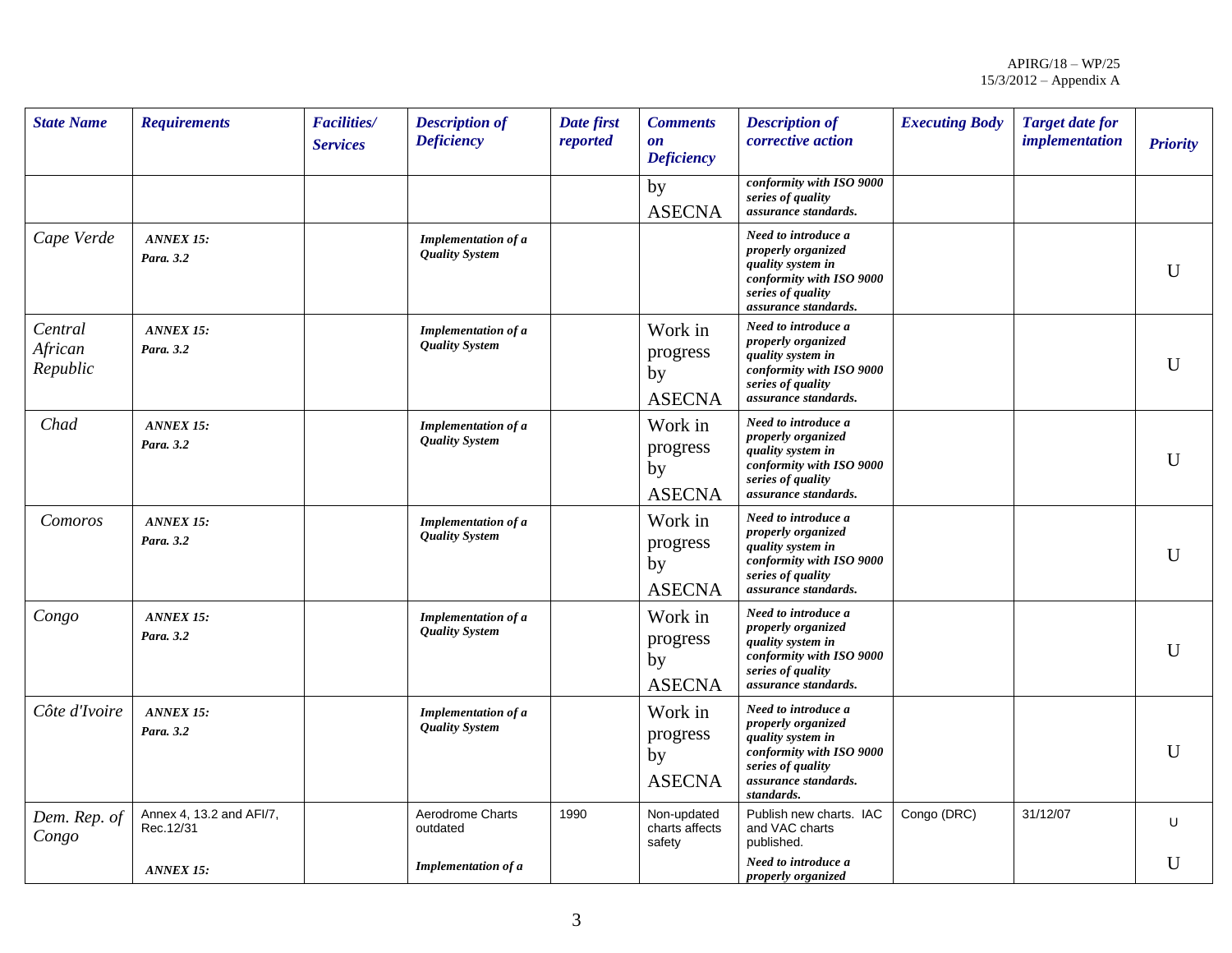| <b>State Name</b>    | <b>Requirements</b>           | <b>Facilities/</b><br><b>Services</b> | <b>Description of</b><br><b>Deficiency</b>   | Date first<br>reported | <b>Comments</b><br>$\mathbf{0}\mathbf{n}$<br><b>Deficiency</b> | <b>Description of</b><br>corrective action                                                                                              | <b>Executing Body</b> | <b>Target date for</b><br><i>implementation</i> | <b>Priority</b> |
|----------------------|-------------------------------|---------------------------------------|----------------------------------------------|------------------------|----------------------------------------------------------------|-----------------------------------------------------------------------------------------------------------------------------------------|-----------------------|-------------------------------------------------|-----------------|
|                      | Para. 3.2                     |                                       | <b>Quality System</b>                        |                        |                                                                | quality system in<br>conformity with ISO 9000<br>series of quality<br>assurance standards.<br>standards.                                |                       |                                                 |                 |
| Djibouti             | ANNEX 15:<br>Para. 3.2        |                                       | Implementation of a<br><b>Quality System</b> |                        |                                                                | Need to introduce a<br>properly organized<br>quality system in<br>conformity with ISO 9000<br>series of quality<br>assurance standards. |                       |                                                 | U               |
| Egypt                | <b>ANNEX 15:</b><br>Para. 3.2 |                                       |                                              |                        |                                                                | QMS Certified                                                                                                                           |                       |                                                 |                 |
| Equatorial<br>Guinea | <b>ANNEX 15:</b><br>Para. 3.2 |                                       | Implementation of a<br><b>Quality System</b> |                        | Work in<br>progress<br>by<br><b>ASECNA</b>                     | Need to introduce a<br>properly organized<br>quality system in<br>conformity with ISO 9000<br>series of quality<br>assurance standards. |                       |                                                 | $\mathbf U$     |
| Eritrea              | ANNEX 15:<br>Para. 3.2        |                                       | Implementation of a<br><b>Quality System</b> |                        |                                                                | Need to introduce a<br>properly organized<br>quality system in<br>conformity with ISO 9000<br>series of quality<br>assurance standards. |                       |                                                 | $\mathbf U$     |
| Ethiopia             | ANNEX 15:<br>Para. 3.2        |                                       | Implementation of a<br><b>Quality System</b> |                        |                                                                | Need to introduce a<br>properly organized<br>quality system in<br>conformity with ISO 9000<br>series of quality<br>assurance standards. |                       |                                                 | $\mathbf U$     |
| France<br>(Réunion)  | ANNEX 15:<br>Para. 3.2        |                                       |                                              |                        | QMS Certified                                                  |                                                                                                                                         |                       |                                                 |                 |
| Gabon                | ANNEX 15:<br>Para. 3.2        |                                       | Implementation of a<br><b>Quality System</b> |                        | Work in<br>progress<br>by<br><b>ASECNA</b>                     | Need to introduce a<br>properly organized<br>quality system in<br>conformity with ISO 9000<br>series of quality<br>assurance standards. |                       |                                                 | $\mathbf U$     |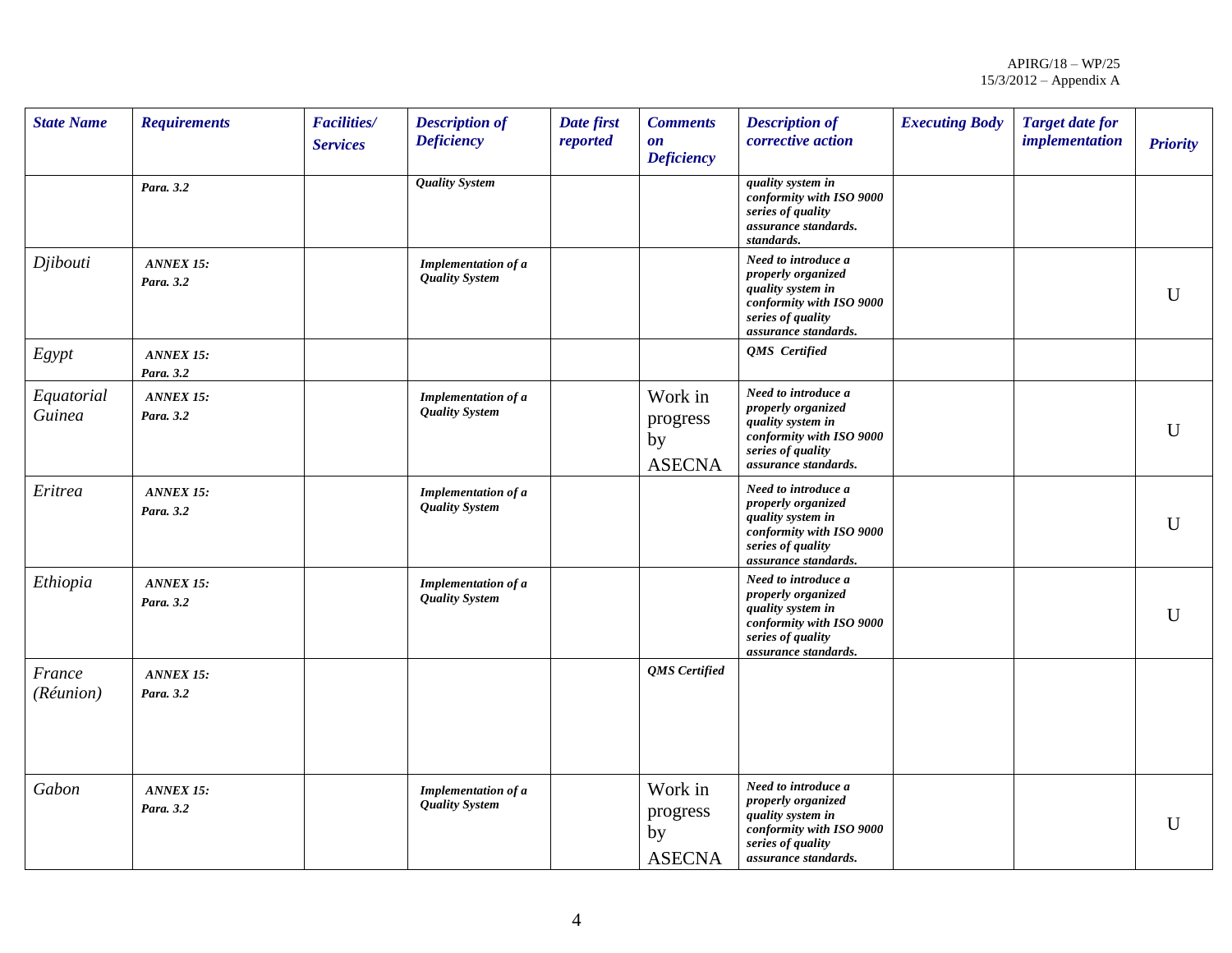| <b>State Name</b>       | <b>Requirements</b>           | <b>Facilities/</b><br><b>Services</b> | <b>Description of</b><br><b>Deficiency</b>          | Date first<br>reported | <b>Comments</b><br>$\mathbf{on}$<br><b>Deficiency</b> | <b>Description of</b><br>corrective action                                                                                              | <b>Executing Body</b> | <b>Target date for</b><br><i>implementation</i> | <b>Priority</b> |
|-------------------------|-------------------------------|---------------------------------------|-----------------------------------------------------|------------------------|-------------------------------------------------------|-----------------------------------------------------------------------------------------------------------------------------------------|-----------------------|-------------------------------------------------|-----------------|
| Ghana                   | <b>ANNEX 15:</b><br>Para. 3.2 |                                       | Implementation of a<br><b>Quality System</b>        |                        | Work in<br>progress                                   | Need to introduce a<br>properly organized<br>quality system in<br>conformity with ISO 9000<br>series of quality<br>assurance standards. |                       |                                                 | $\mathbf U$     |
| Gambia                  | <b>ANNEX 15:</b><br>Para. 3.2 |                                       | Implementation of a<br><b>Quality System</b>        |                        | Work in<br>progress                                   | Need to introduce a<br>properly organized<br>quality system in<br>conformity with ISO 9000<br>series of quality<br>assurance standards. |                       |                                                 | $\mathbf U$     |
| Guinea                  | <b>ANNEX 15:</b><br>Para. 3.2 |                                       | Implementation of a<br><b>Quality System</b>        |                        |                                                       | Need to introduce a<br>properly organized<br>quality system in<br>conformity with ISO 9000<br>series of quality<br>assurance standards. |                       |                                                 | $\mathbf{U}$    |
| Guinea<br><b>Bissau</b> | <b>ANNEX 15:</b><br>Para. 3.2 |                                       | Implementation of a<br><b>Quality System</b>        |                        |                                                       | Need to introduce a<br>properly organized<br>quality system in<br>conformity with ISO 9000<br>series of quality<br>assurance standards  |                       |                                                 | U               |
| Kenya                   | <b>ANNEX 15:</b><br>Para. 3.2 |                                       | <b>Implementation of a</b><br><b>Quality System</b> |                        | Work in<br>progress                                   | Need to introduce a<br>properly organized<br>quality system in<br>conformity with ISO 9000<br>series of quality<br>assurance standards. |                       |                                                 | $\mathbf U$     |
| Lesotho                 | <b>ANNEX 15:</b><br>Para. 3.2 |                                       | <b>Implementation of a</b><br><b>Quality System</b> |                        |                                                       | Need to introduce a<br>properly organized<br>quality system in<br>conformity with ISO 9000<br>series of quality<br>assurance standards. |                       |                                                 | $\mathbf U$     |
| Liberia                 | <b>ANNEX 15:</b><br>Para. 3.2 |                                       | <b>Implementation of a</b><br><b>Quality System</b> |                        |                                                       | Need to introduce a<br>properly organized<br>quality system in<br>conformity with ISO 9000<br>series of quality<br>assurance standards. |                       |                                                 | $\mathbf U$     |
| Libya                   | <b>ANNEX 15:</b><br>Para. 3.2 |                                       | Implementation of a<br><b>Quality System</b>        |                        |                                                       | Need to introduce a<br>properly organized<br>quality system in<br>conformity with ISO 9000                                              |                       |                                                 | $\mathbf U$     |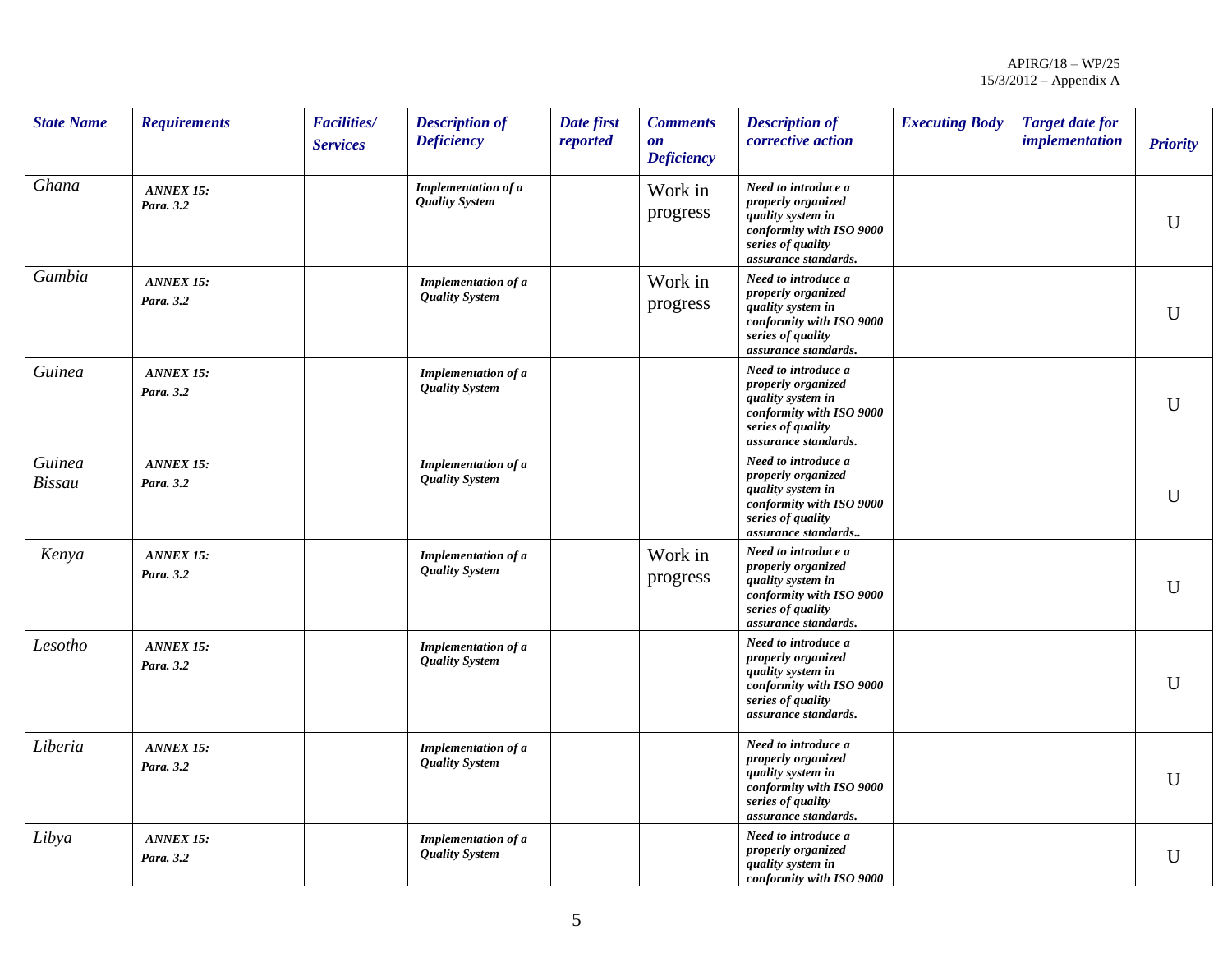| <b>State Name</b> | <b>Requirements</b>           | <b>Facilities/</b><br><b>Services</b> | <b>Description of</b><br><b>Deficiency</b>          | Date first<br>reported | <b>Comments</b><br>$\mathbf{0}\mathbf{n}$<br><b>Deficiency</b> | <b>Description of</b><br>corrective action                                                                                              | <b>Executing Body</b> | <b>Target date for</b><br><i>implementation</i> | <b>Priority</b> |
|-------------------|-------------------------------|---------------------------------------|-----------------------------------------------------|------------------------|----------------------------------------------------------------|-----------------------------------------------------------------------------------------------------------------------------------------|-----------------------|-------------------------------------------------|-----------------|
|                   |                               |                                       |                                                     |                        |                                                                | series of quality<br>assurance standards.                                                                                               |                       |                                                 |                 |
| Madagascar        | <b>ANNEX 15:</b><br>Para, 3.2 |                                       | <b>Implementation of a</b><br><b>Quality System</b> |                        | Work in<br>progress<br>by<br><b>ASECNA</b>                     | Need to introduce a<br>properly organized<br>quality system in<br>conformity with ISO 9000<br>series of quality<br>assurance standards. |                       |                                                 | $\mathbf U$     |
| Malawi            | ANNEX 15:<br>Para. 3.2        |                                       | <b>Implementation of a</b><br><b>Quality System</b> |                        |                                                                | Need to introduce a<br>properly organized<br>quality system in<br>conformity with ISO 9000<br>series of quality<br>assurance standards. |                       |                                                 | $\mathbf U$     |
| Mali              | <b>ANNEX 15:</b><br>Para, 3.2 |                                       | Implementation of a<br><b>Quality System</b>        |                        | Work in<br>progress<br>by<br><b>ASECNA</b>                     | Need to introduce a<br>properly organized<br>quality system in<br>conformity with ISO 9000<br>series of quality<br>assurance standards. |                       |                                                 | $\mathbf{U}$    |
| Mauritania        | <b>ANNEX 15:</b><br>Para. 3.2 |                                       | <b>Implementation of a</b><br><b>Quality System</b> |                        | Work in<br>progress<br>by<br><b>ASECNA</b>                     | Need to introduce a<br>properly organized<br>quality system in<br>conformity with ISO 9000<br>series of quality<br>assurance standards. |                       |                                                 | U               |
| <b>Mauritius</b>  | <b>ANNEX 15:</b><br>Para. 3.2 |                                       | <b>Implementation of a</b><br><b>Quality System</b> |                        | Work in<br>progress<br>by<br><b>ASECNA</b>                     | Need to introduce a<br>properly organized<br>quality system in<br>conformity with ISO 9000<br>series of quality<br>assurance standards. |                       |                                                 | $\mathbf{U}$    |
| Morocco           | ANNEX 15:<br>Para. 3.2        |                                       |                                                     |                        | QMS Certified                                                  |                                                                                                                                         |                       |                                                 |                 |
| Mozambique        | <b>ANNEX 15:</b><br>Para. 3.2 |                                       | Implementation of a<br><b>Quality System</b>        |                        |                                                                | Need to introduce a<br>properly organized<br>quality system in<br>conformity with ISO 9000<br>series of quality<br>assurance standards. |                       |                                                 | $\mathbf{U}$    |
| Namibia           | <b>ANNEX 15:</b><br>Para. 3.2 |                                       | <b>Implementation of a</b><br><b>Quality System</b> |                        | Work in<br>progress<br>by                                      | Need to introduce a<br>properly organized<br>quality system in<br>conformity with ISO 9000                                              |                       |                                                 | U               |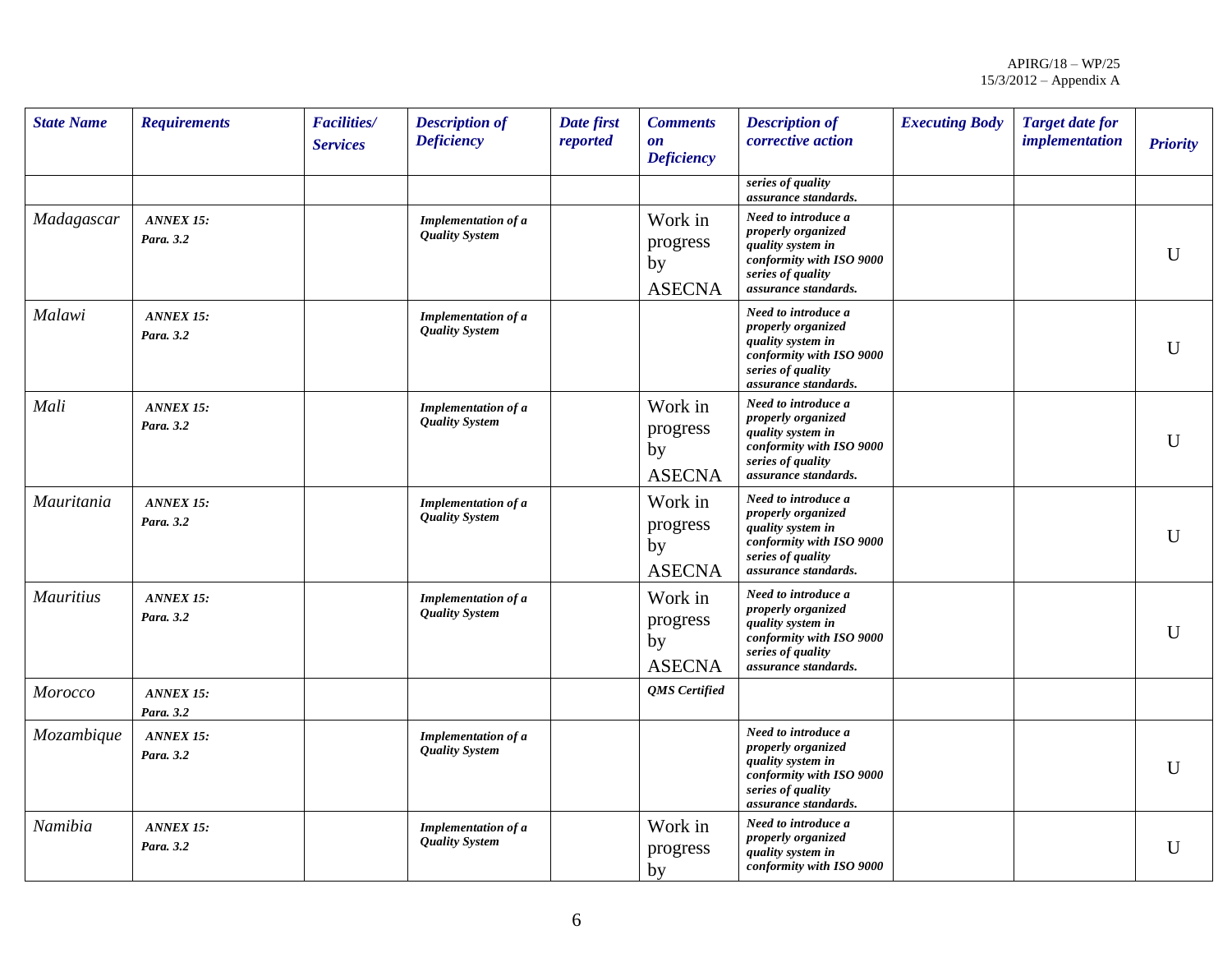| <b>State Name</b>      | <b>Requirements</b>                             | <b>Facilities/</b><br><b>Services</b> | <b>Description of</b><br><b>Deficiency</b>          | Date first<br>reported | <b>Comments</b><br>$\mathbf{on}$<br><b>Deficiency</b> | <b>Description of</b><br>corrective action                                                                                              | <b>Executing Body</b> | <b>Target date for</b><br><i>implementation</i> | <b>Priority</b> |
|------------------------|-------------------------------------------------|---------------------------------------|-----------------------------------------------------|------------------------|-------------------------------------------------------|-----------------------------------------------------------------------------------------------------------------------------------------|-----------------------|-------------------------------------------------|-----------------|
|                        |                                                 |                                       |                                                     |                        | <b>ASECNA</b>                                         | series of quality<br>assurance standards.                                                                                               |                       |                                                 |                 |
| Niger                  | <b>ANNEX 15:</b><br>Para. 3.2                   |                                       | Implementation of a<br><b>Quality System</b>        |                        | Work in<br>progress<br>by<br><b>ASECNA</b>            | Need to introduce a<br>properly organized<br>quality system in<br>conformity with ISO 9000<br>series of quality<br>assurance standards. |                       |                                                 | $\mathbf U$     |
| Nigeria                | <b>ANNEX 15:</b><br>Para. 3.2                   |                                       | <b>Implementation of a</b><br><b>Quality System</b> |                        | Work in<br>progress                                   | Need to introduce a<br>properly organized<br>quality system in<br>conformity with ISO 9000<br>series of quality<br>assurance standards. |                       |                                                 | $\mathbf U$     |
| Rwanda                 | <b>ANNEX 15:</b><br>Para. 3.2                   |                                       | Implementation of a<br><b>Quality System</b>        |                        |                                                       | Need to introduce a<br>properly organized<br>quality system in<br>conformity with ISO 9000<br>series of quality<br>assurance standards. |                       |                                                 | $\mathbf U$     |
| Sao Tome &<br>Principe | <b>ANNEX 15:</b><br>Para. 3.2                   |                                       | <b>Implementation of a</b><br><b>Quality System</b> |                        |                                                       | Need to introduce a<br>properly organized<br>quality system in<br>conformity with ISO 9000<br>series of quality<br>assurance standards. |                       |                                                 | $\mathbf U$     |
| Senegal                | <b>ANNEX 15:</b><br>Para. 3.2                   |                                       | <b>Implementation of a</b><br><b>Quality System</b> |                        | Work in<br>progress<br>by<br><b>ASECNA</b>            | Need to introduce a<br>properly organized<br>quality system in<br>conformity with ISO 9000<br>series of quality<br>assurance standards. |                       |                                                 | $\mathbf U$     |
| Seychelles             | <b>ANNEX 15:</b><br>Para. 3.2                   |                                       | <b>Implementation of a</b><br><b>Quality System</b> |                        |                                                       | Need to introduce a<br>properly organized<br>quality system in<br>conformity with ISO 9000<br>series of quality<br>assurance standards. |                       |                                                 | U               |
| Sierra Leone           | <b>ANNEX 15:</b><br>Para. 3.2                   |                                       | <b>Implementation of a</b><br><b>Quality System</b> |                        |                                                       | Need to introduce a<br>properly organized<br>quality system in<br>conformity with ISO 9000<br>series of quality<br>assurance standards. |                       |                                                 | $\mathbf U$     |
| Somalia                | Annex 4, 3.2, 11.2 and<br>13.2, AFI/7 Rec.12/31 |                                       | Non-availability of<br><b>ICAO Aerodrome</b>        | 1990                   | Lack of these<br>charts affects                       | Publish the three Charts<br>as required                                                                                                 | Somalia               | 31/12/07                                        | U               |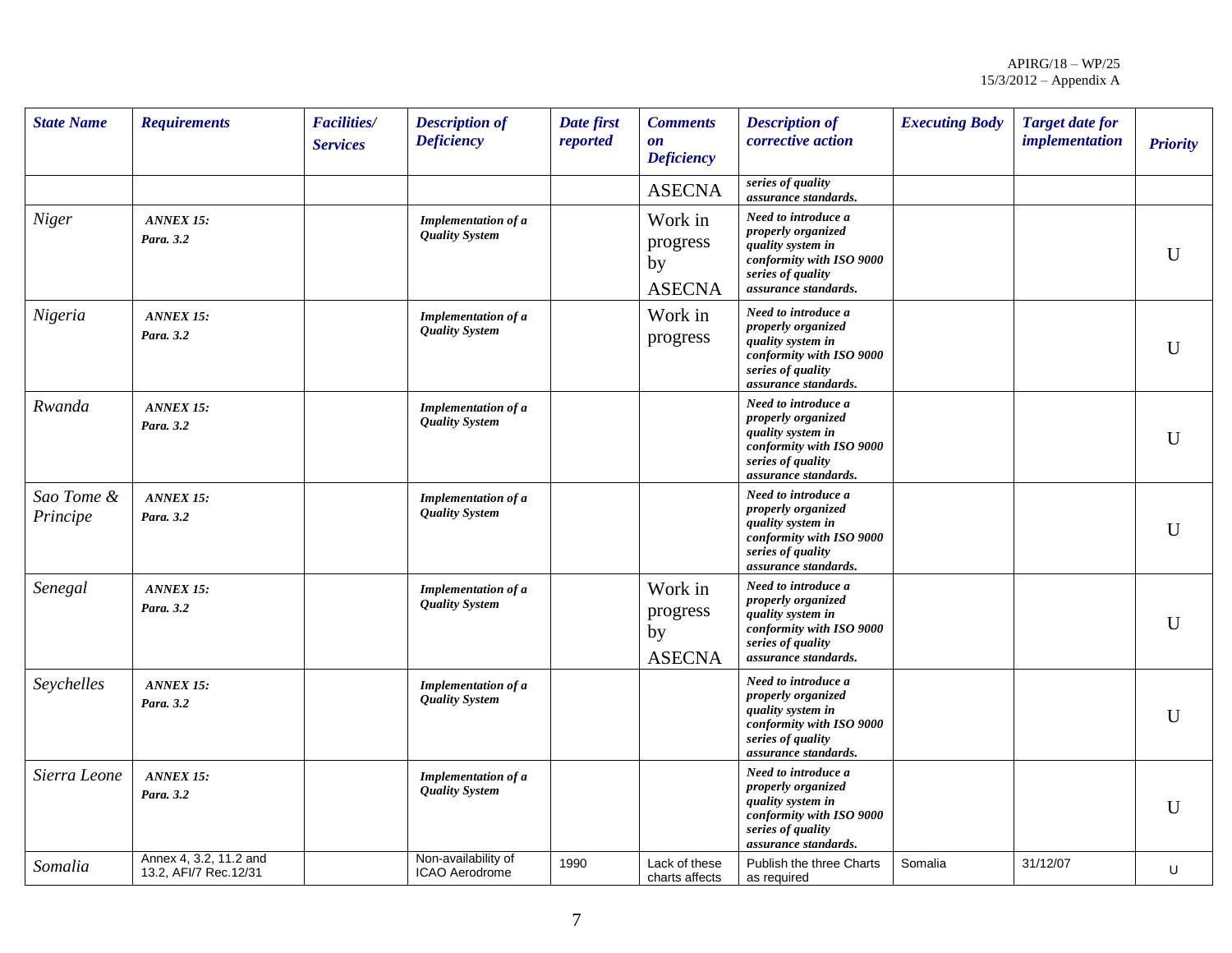| <b>State Name</b>     | <b>Requirements</b>                              | <b>Facilities/</b><br><b>Services</b> | <b>Description of</b><br><b>Deficiency</b>                                                                                                         | Date first<br>reported | <b>Comments</b><br>$\mathbf{0}\mathbf{n}$<br><b>Deficiency</b> | <b>Description of</b><br>corrective action                                                                                                                                          | <b>Executing Body</b> | <b>Target date for</b><br><i>implementation</i> | <b>Priority</b> |
|-----------------------|--------------------------------------------------|---------------------------------------|----------------------------------------------------------------------------------------------------------------------------------------------------|------------------------|----------------------------------------------------------------|-------------------------------------------------------------------------------------------------------------------------------------------------------------------------------------|-----------------------|-------------------------------------------------|-----------------|
|                       |                                                  |                                       | Chart, ICAO<br>Aerodrome Obstacle<br>Chart type A and<br>ICAO Instrument<br>Approach Chart for<br>Hargeisa, Kismayu,<br>Mogadishu.                 |                        | safety.                                                        |                                                                                                                                                                                     |                       |                                                 |                 |
|                       | Annex 15, 3.6.4<br><b>ANNEX 15:</b><br>Para. 3.2 |                                       | Accuracy of<br>coordinates to be<br>established in<br>accordance with<br>Annexes 11 and 14.<br><b>Implementation of a</b><br><b>Quality System</b> | 01/01/98               | Delay in<br>introduction of<br><b>GNSS</b>                     | Implementation of WGS-<br>84 coordinates<br>Need to introduce a<br>properly organized<br>quality system in<br>conformity with ISO 9000<br>series of quality<br>assurance standards. | Somalia               | 31/12/07                                        | $\mathbf{U}$    |
| South Africa          | <b>ANNEX 15:</b><br>Para. 3.2                    |                                       |                                                                                                                                                    |                        |                                                                | <b>OMS</b> Certified                                                                                                                                                                |                       |                                                 |                 |
| Spain<br>(Canary Is.) | <b>ANNEX 15:</b><br>Para. 3.2                    |                                       |                                                                                                                                                    |                        |                                                                | <b>QMS</b> Certified                                                                                                                                                                |                       |                                                 |                 |
| Sudan                 | <b>ANNEX 15:</b><br>Para. 3.2                    |                                       | Implementation of a<br><b>Quality System</b>                                                                                                       |                        |                                                                | Need to introduce a<br>properly organized<br>quality system in<br>conformity with ISO 9000<br>series of quality<br>assurance standards.                                             |                       |                                                 | $\mathbf{U}$    |
| Swaziland             | <b>ANNEX 15:</b><br>Para. 3.2                    |                                       | Implementation of a<br><b>Quality System</b>                                                                                                       |                        |                                                                | Need to introduce a<br>properly organized<br>quality system in<br>conformity with ISO 9000<br>series of quality<br>assurance standards.                                             |                       |                                                 | $\mathbf{U}$    |
| Tanzania              | ANNEX 15:<br>Para. 3.2                           |                                       |                                                                                                                                                    |                        |                                                                | <b>OMS</b> Certified                                                                                                                                                                |                       |                                                 |                 |
| Togo                  | ANNEX 15:<br>Para. 3.2                           |                                       | Implementation of a<br><b>Quality System</b>                                                                                                       |                        | Work in<br>progress<br>by                                      | Need to introduce a<br>properly organized<br>quality system in<br>conformity with ISO 9000<br>series of quality                                                                     |                       |                                                 | $\mathbf{U}$    |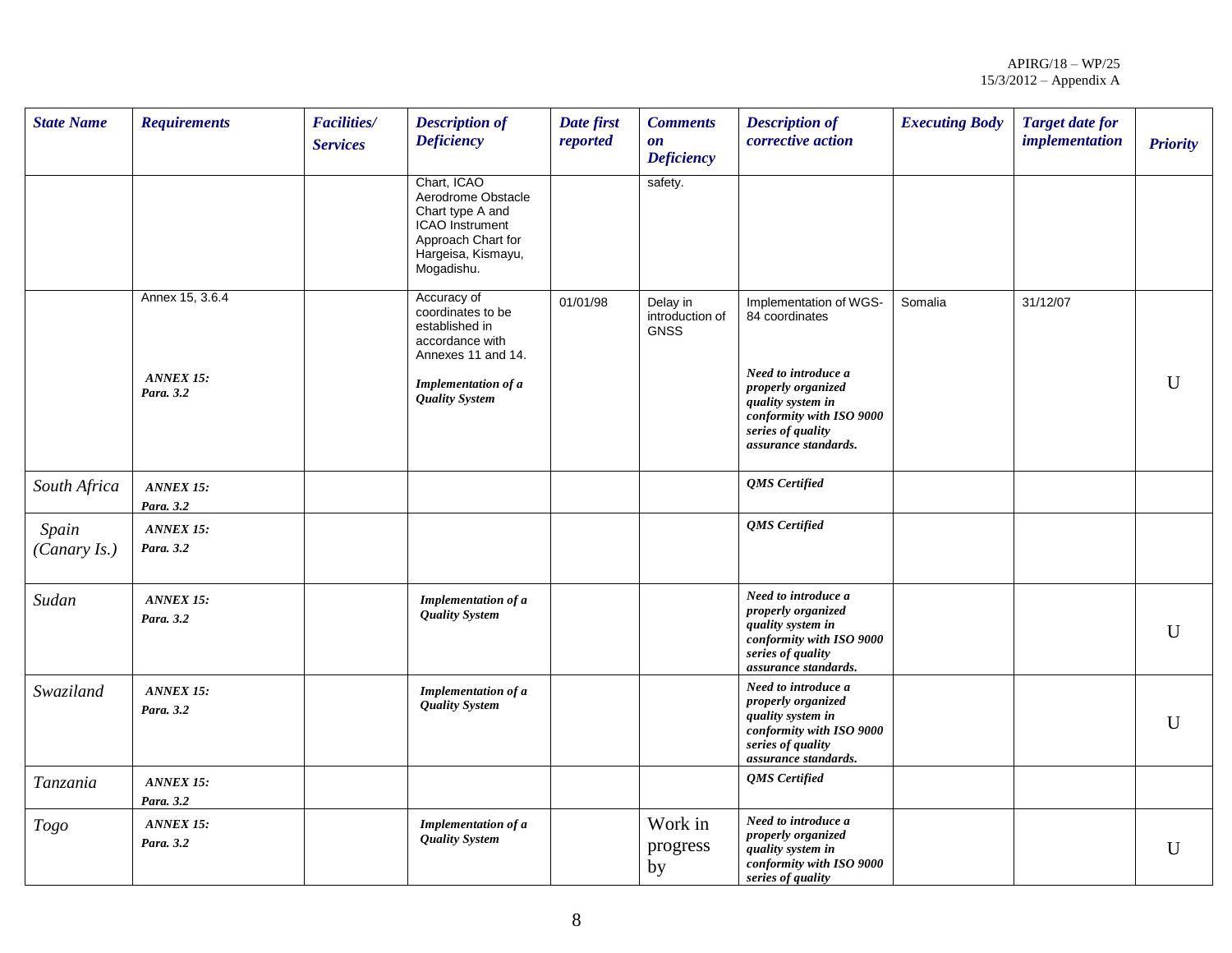| <b>State Name</b> | <b>Requirements</b>           | <b>Facilities/</b><br><b>Services</b> | <b>Description of</b><br><b>Deficiency</b>          | Date first<br>reported | <b>Comments</b><br>$\mathbf{0}n$<br><b>Deficiency</b> | <b>Description of</b><br>corrective action                                                                                              | <b>Executing Body</b> | <b>Target date for</b><br><i>implementation</i> | <b>Priority</b> |
|-------------------|-------------------------------|---------------------------------------|-----------------------------------------------------|------------------------|-------------------------------------------------------|-----------------------------------------------------------------------------------------------------------------------------------------|-----------------------|-------------------------------------------------|-----------------|
|                   |                               |                                       |                                                     |                        | <b>ASECNA</b>                                         | assurance standards.                                                                                                                    |                       |                                                 |                 |
| Tunisia           | <b>ANNEX 15:</b><br>Para. 3.2 |                                       |                                                     |                        |                                                       | <b>OMS</b> Certified                                                                                                                    |                       |                                                 |                 |
| Uganda            | <b>ANNEX 15:</b><br>Para. 3.2 |                                       | <b>Implementation of a</b><br><b>Quality System</b> |                        |                                                       | Need to introduce a<br>properly organized<br>quality system in<br>conformity with ISO 9000<br>series of quality<br>assurance standards. |                       |                                                 | U               |
| Zambia            | <b>ANNEX 15:</b><br>Para. 3.2 |                                       | Implementation of a<br><b>Quality System</b>        |                        |                                                       | Need to introduce a<br>properly organized<br>quality system in<br>conformity with ISO 9000<br>series of quality<br>assurance standards. |                       |                                                 | U               |
| Zimbabwe          | <b>ANNEX 15:</b><br>Para. 3.2 |                                       | Implementation of a<br><b>Quality System</b>        |                        |                                                       | Need to introduce a<br>properly organized<br>quality system in<br>conformity with ISO 9000<br>series of quality<br>assurance standards. |                       |                                                 | U               |

-----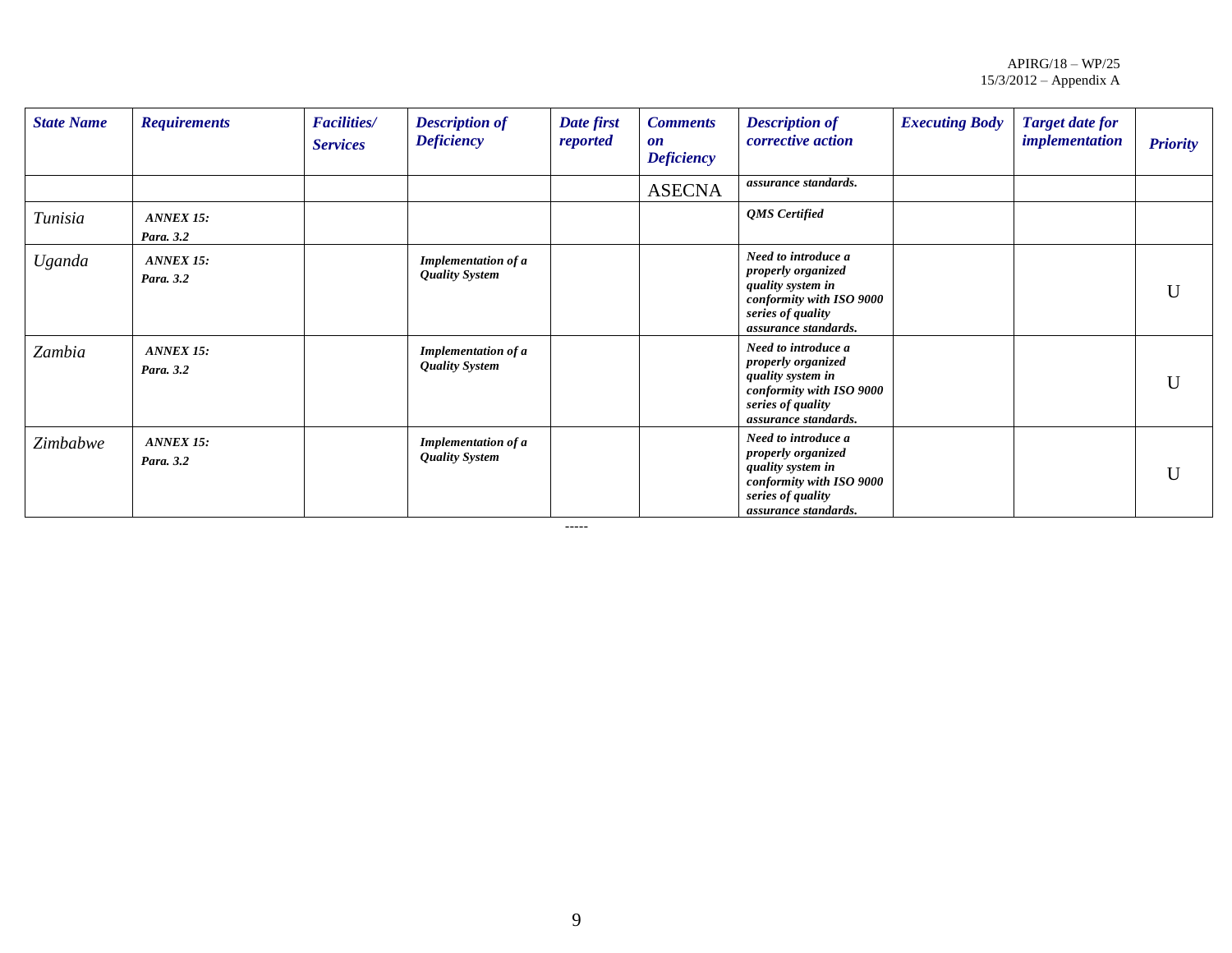|                    |                                                                          |                                                                                                 | <b>Deficiencies</b>    |                                                                                                                                            | <b>Corrective Action</b> |                                                                               |                                                                         |               |  |  |
|--------------------|--------------------------------------------------------------------------|-------------------------------------------------------------------------------------------------|------------------------|--------------------------------------------------------------------------------------------------------------------------------------------|--------------------------|-------------------------------------------------------------------------------|-------------------------------------------------------------------------|---------------|--|--|
| <b>Item</b><br>No. | <b>ICAO</b><br><b>Reference</b><br><b>Document</b><br>& GPIs             | <b>Description</b>                                                                              | Date first<br>reported | <b>Remarks/Impact of</b><br>non-implementation                                                                                             | <b>Action by States</b>  | Action taken/planned by<br><b>State (including</b><br>timelines/target dates) | <b>Identified</b><br>implementation<br>impediment and action<br>thereon | <b>Status</b> |  |  |
|                    |                                                                          |                                                                                                 |                        | AERONAUTICAL INFORMATION MANAGEMENT (AIM)                                                                                                  |                          |                                                                               |                                                                         |               |  |  |
|                    | [Annex 15]<br>Para 3.7.1]                                                | Non implementation of<br><b>WGS-84</b>                                                          |                        | Unable to implement basic<br>PBN requirements                                                                                              |                          |                                                                               |                                                                         |               |  |  |
| 2.                 | [Annex 15]<br>Para 4.1 - 4.2]                                            | Non standard format of<br><b>AIP</b>                                                            |                        | Difficulty to locate essential<br>safety information relevant<br>to conditions of services                                                 |                          |                                                                               |                                                                         |               |  |  |
| 3.                 | [Annex 15]<br>Para 5]                                                    | Lack of regular and<br>effective updating of<br><b>AIP</b>                                      |                        | Lack of updated<br>information can lead to<br>safety of air navigation<br>being compromised                                                |                          |                                                                               |                                                                         |               |  |  |
| 4.                 | [Annex $15$ ,<br>Para 3.1.1.2,<br>3.1.4, 3.1.6,<br>3.2.1 & $4.1$ ]       | <b>AIP</b> containing<br>conflicting/misleading<br>information within the<br>different sections |                        | Can cause confusion as to<br>the accuracy and reliability<br>of information that can be<br>utilised by users                               |                          |                                                                               |                                                                         |               |  |  |
| 5.                 | [Annex $15$ ,<br>Para 5]                                                 | <b>Lack of implementation</b><br>of AIRAC system                                                |                        | Publication of critical<br>aeronautical information<br>will not follow standard<br>procedure and can impact<br>on safety of air navigation |                          |                                                                               |                                                                         |               |  |  |
| 6.                 | [Annex 15,<br>Para 5]                                                    | Lack of timely issuance<br>of notams                                                            |                        | Non-availability of critical<br>aeronautical information via<br>notams                                                                     |                          |                                                                               |                                                                         |               |  |  |
| 7.                 | Annex 4.<br>[Para 3.2, 7.2,<br>13.2 & 16.2]<br>[Annex 15,<br>Para 4.2.3] | Non production of<br>aeronautical charts<br>appropriate to the State                            |                        | Lack of critical information<br>essential for safety of air<br>navigation                                                                  |                          |                                                                               |                                                                         |               |  |  |